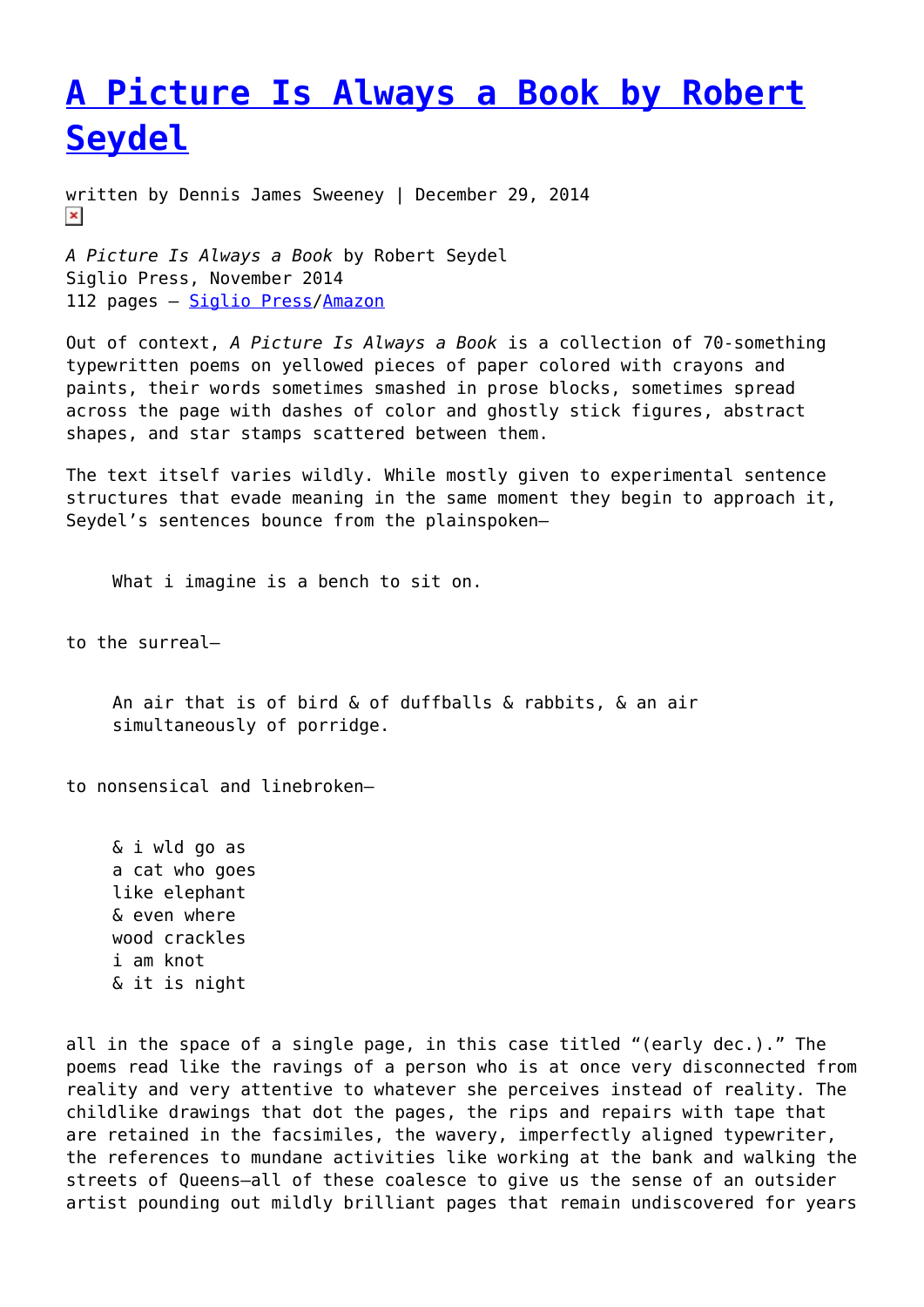until she dies and a relative finds them packed away in an old chest

 $2209$ The burdens of XXXX self: art singing. Whereas my brain can't hold the same: like rabbits their sex, it spills & to out. Or Mondrian dancing his jibs (ships in lanes): uninteresting finally as so much, art, is. My own goes out one way or moulders here, unravelling paper. No answering round. Poor maiden (midden) artist me. Meat slabs better in the butcher windows I pass than Kawaa love-fountains in the park. & all the unrequited lovers there. & the ones unknown. hidden. The broken many in their squeeking beds rocking to sleep blacks thearts. It's a city of unrequited many, we loom in alleys & coffeeshops dropping quarters, dreaming of **the mole-bin** boats. In the mole-bin of time: we small spenders, rainbow chords, we flat-drear in the mouth of our family. distant, mocking us, the dry aging. fading demands, (hysterical), our twitching fingers ...

somewhere.

And it seems to me that these pieces are in fact meant to be perceived this way: out of context, discovered, at once obscure and revealing. *A Picture Is Always a Book* begins not with a critical introduction but a short epigraph from its own pages—"A Step, Just One / On My Short Foot, / Into Mystery"—followed by its first poem, the title "almost march" highlighted in red crayon within a green and blue trapezoid:

Thinking poets' ding, in the roughshod & cool world, canaries mate w/ men & song is revision of song. Here poke yr words along, I am artist of another ken.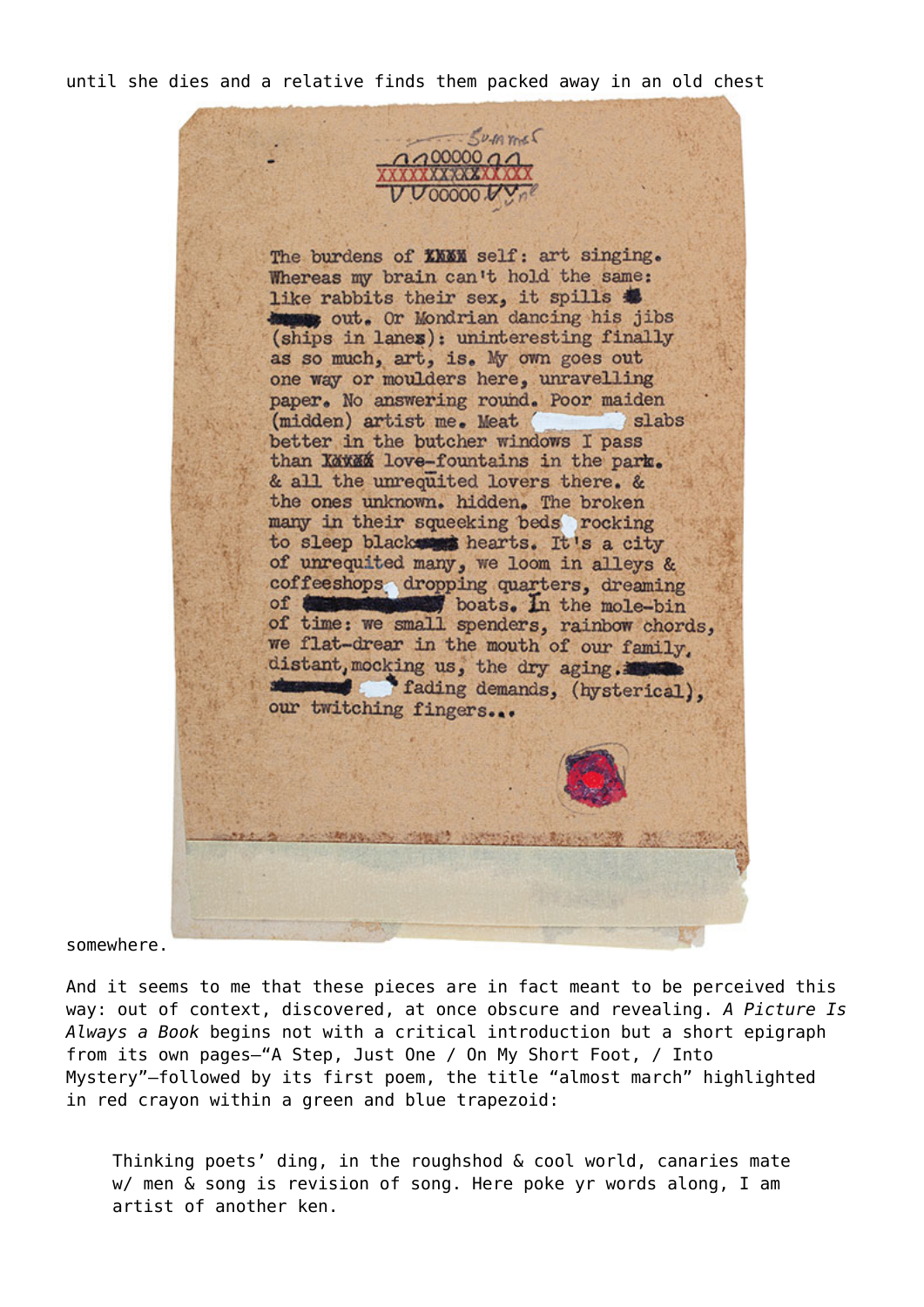The poem goes on, but was clearly placed first as a stand-in for an introduction. The artist's (or artist's persona's) statement about his/her work comes first, and is necessarily intradiegetic to maintain the temporary illusion of documents found and displayed as if by serendipity.

Only at the very end of the book do we find the Editor's Note by Lisa Pearson, an interview with Robert Seydel by Savina Velkova, and a two-page write-up about Robert Seydel's life. These materials testify to what their earlier absence seems to convey: the typewritten pages here "belong to a body of work with permeable borders." Or, as the promotional copy for the book states, "Seydel explores the boundaries between the salvaged and the lost, the unknown and the unknowable, art that is made and art that is found." While the poems' artistic frame is eventually undeniable, it is far from central to these pieces and, for the enjoyment of the book, possibly unnecessary to them.

Still, what the supplements tell us is this: Robert Seydel was an artist and writer who created work under the guise of a number of different alter-egos, the most prolific of which was Ruth Greisman, a persona modeled partially after his aunt who lived in Queens with her brother Saul after World War I. Under the Ruth rubric, Seydel created a body of work that consisted not only of these typewritten/colored pages but also of more than three hundreds collages and drawings, many of which were included in *Book of Ruth*, published by Siglio Press in 2011. That same year, Seydel died of a sudden heart attack. *A Picture Is Always a Book* accompanies a posthumous exhibition of Seydel's work called "Robert Seydel: The Eye in Matter" as well as the publication of *Songs of S.*, a book of poems from another of Seydel's alteregos.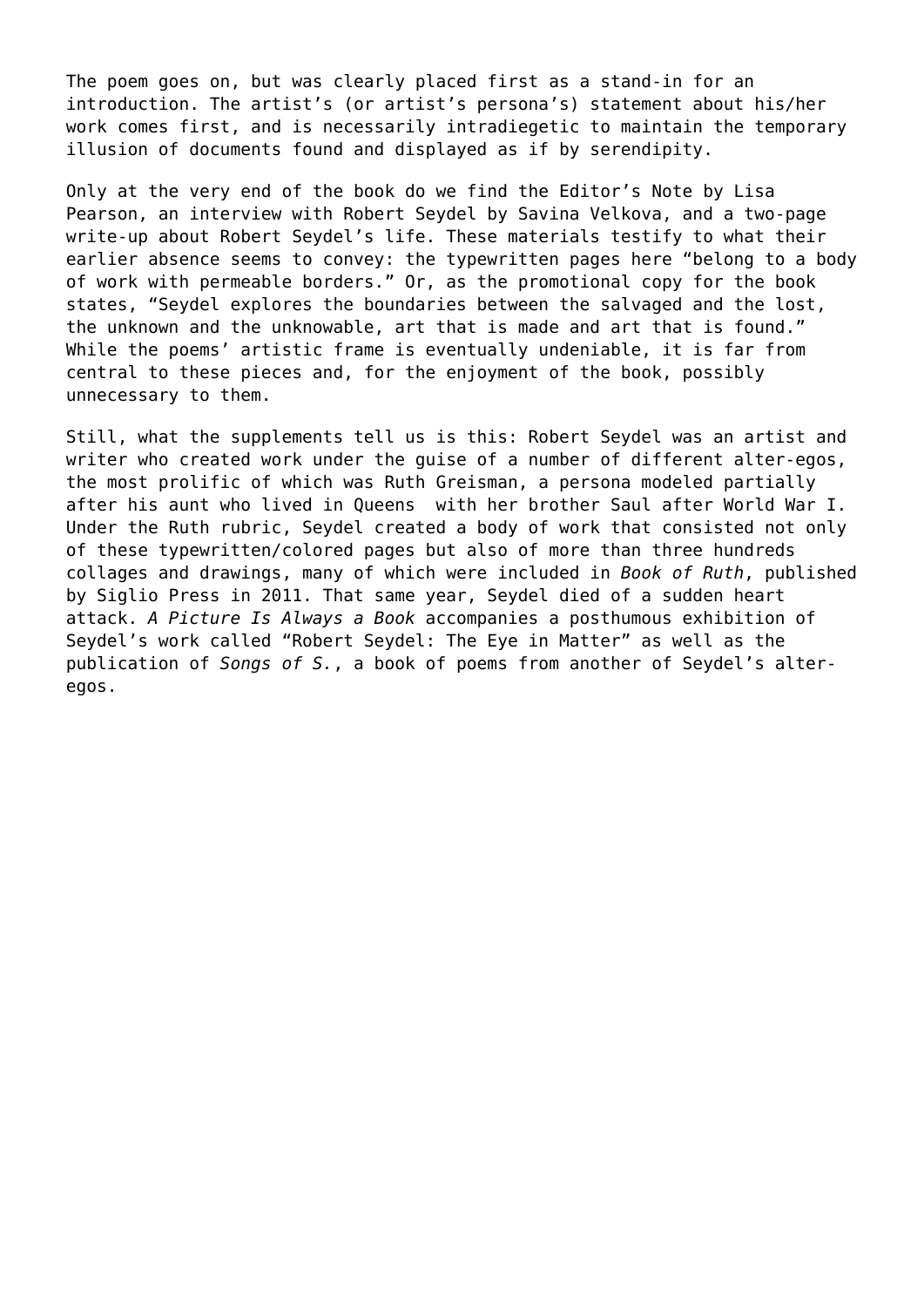i've been studying my hat. Men twitch at it, very clearly, or they don't, in the street. So odd, feathers on a woman's head. Sometimes I imagine all sorts of things. When i walk \*\*\* the pavement tilts up to me, to delineate my way. A sensation then of glory sometimes. A ST<sub>a</sub>R at my fore head. Roussel-vision. Ruth of the tents. Boulevard Queen. But a rabbit more likely (on my path). Hare under a hat. Mine's no longer so lustrous. Does Joseph notice? His hare under a tree, (that's me), he<br>once sd. Dis/dis/dust. Did Sol go to the butcher's today? He's so slow you never know. vision. imagination. cardboard. hare leap.  $\mathbf{a}$ hair lip. brown sky. rawhide light. to peep. to peep. continuing mark. one joy. PICTORE  $(carec)$ 

The interview at the back of the book, conducted in November 2010, goes on to probe Seydel's creative process, details about his real aunt Ruth, the relationship of these pieces with the work of Joseph Cornell and Marcel Duchamp, and the cross-gender leap Seydel performs in writing through a female persona. I see the necessity for this, the way I see the necessity for the little plaques that label canvases and sculptures in art museums. I am drawn to those little plaques because I want to understand the art. But when I read them, I often feel as if I understand less than I did before.

The little plaques, in other words, are strangely unsatisfying. They tell us a name, a date, a title. They allow us to grasp what we are looking at, in a way, by reducing it to details of time and place and person. But what is valuable in anything that mystifies us—and *A Picture Is Always a Book* is indeed mystifying—seems to me to be exactly that portion that mystifies,